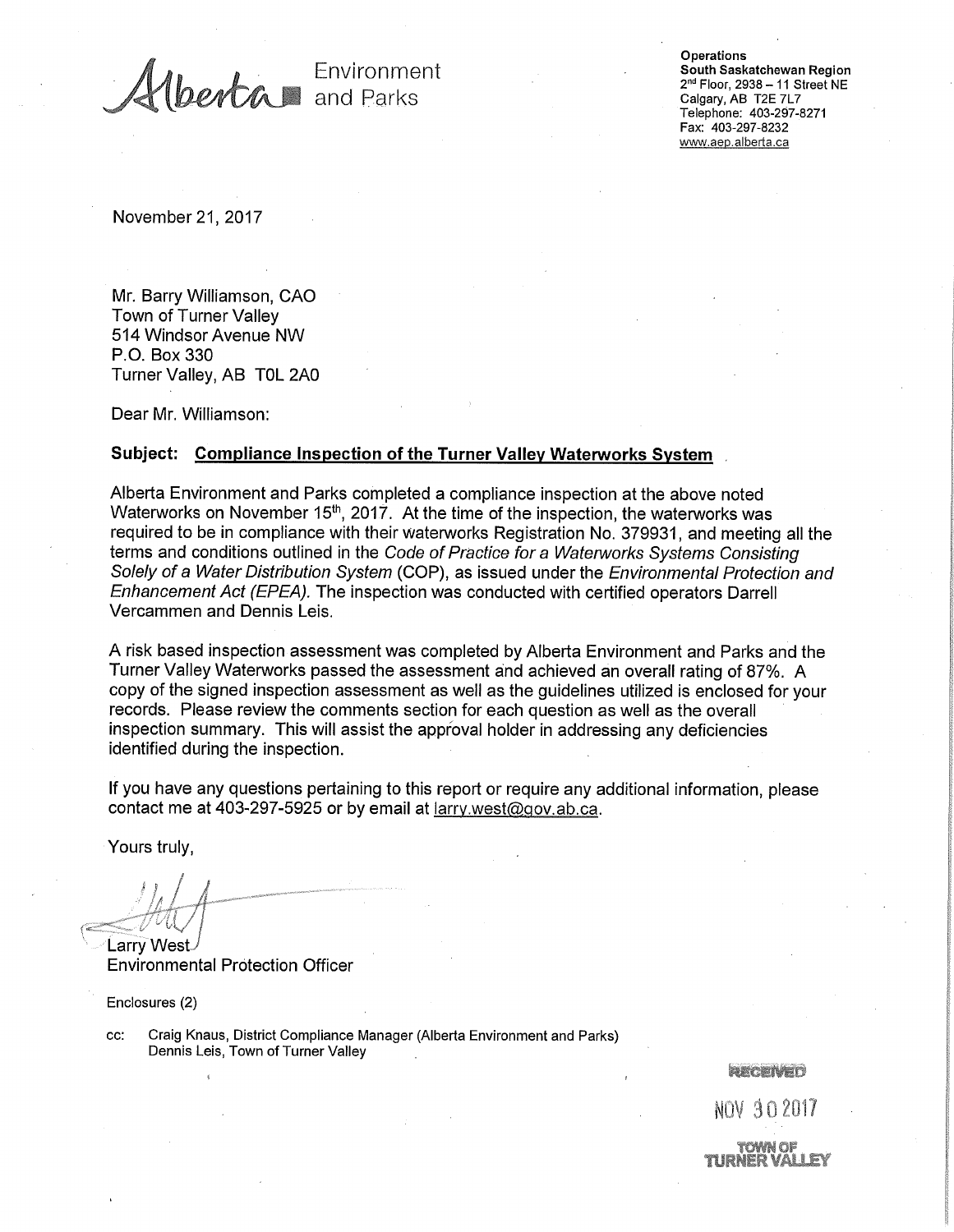## **AEP WATERWORKS**

## **INSPECTION REPORT**

| <b>Waterworks System Name:</b>                                                                           | Approval Registration #:                             |                        | Plant classification (Type):   |                   |
|----------------------------------------------------------------------------------------------------------|------------------------------------------------------|------------------------|--------------------------------|-------------------|
| Turner Valley Waterworks System                                                                          | 379931                                               |                        | WD                             |                   |
| Approval Holder:                                                                                         | <b>Approval Expiry Date:</b>                         |                        | Plant classification (Level):  |                   |
| Town of Turner Valley                                                                                    |                                                      |                        | N/A<br>Level 2                 |                   |
| <b>Facility Address:</b>                                                                                 | <b>Facility Location GPS:</b>                        |                        | <b>Diversion Location GPS:</b> |                   |
| Street: PO Box 33 - 514 Windsor Ave. NW                                                                  | Latitude:                                            | (e.g. 51.1235)         | Latitude:                      | (e.g. 51.1235)    |
| Province: AB Town: Turner Valley<br>Postal Code: T0L 2A0                                                 | Longitude                                            | $(e.g.-114.2168)$      | Longitude                      | $(e.g.-114.2168)$ |
| Facility Contact Number: 403 = 933 = 4944                                                                | Water Diversion Licence No.:                         |                        | Municipal/Industrial Facility: |                   |
| Facility Emergency Contact Number: 403 2 899 2 5133                                                      | Through the works of SRRUC                           |                        | Municipal                      |                   |
| Operator's Name: (Interviewed only)                                                                      | Source:                                              |                        | Daily Peak Flows (m3):         |                   |
| Darrel Vercammen & Dennis Leis                                                                           | <b>SRRUC WTP</b>                                     |                        | 16996 m3/month                 |                   |
| Operator's Certification Level: (Interviewed only)                                                       | Population served:                                   |                        | <b>Number of Connections:</b>  |                   |
| WT Level 2<br>WD Level 2                                                                                 | $\sim 2500$                                          |                        | unknown                        |                   |
| Inspector's Name:                                                                                        | <b>Renewal Application Submitted</b><br>$(yes/no)$ : |                        | Daily Average Flows (m3):      |                   |
| Larry.West@gov.ab.ca<br>SSR-Calgary                                                                      | no                                                   |                        | 16000 m3/month                 |                   |
| <b>Inspection Number:</b>                                                                                | Date and Time of Inspection:                         |                        | Date of previous Inspection:   |                   |
| November 2017                                                                                            | Wednesday, November 15, 2017                         |                        |                                |                   |
|                                                                                                          | 09:00<br>$\bullet$ am $\circ$ pm                     |                        |                                |                   |
| <b>Short Term Approval Conditions</b>                                                                    |                                                      |                        |                                |                   |
| A. Are there any Short-Term Approval Conditions?                                                         | $\odot$ NO<br><b>OYES</b>                            | (If YES, answer B & C) |                                |                   |
| B. What are the required due dates?<br>n/a                                                               |                                                      |                        |                                |                   |
| C. Have these Conditions been achieved?                                                                  | n/a                                                  |                        |                                |                   |
| D. Have there been any changes to the waterworks system since the<br>last AEP inspection?                | n/a                                                  |                        |                                |                   |
| Comments:                                                                                                |                                                      |                        |                                |                   |
| This the first time registration #379931 has been inspected as it is a new registration dated July 2016. |                                                      |                        |                                |                   |

**MI EMI**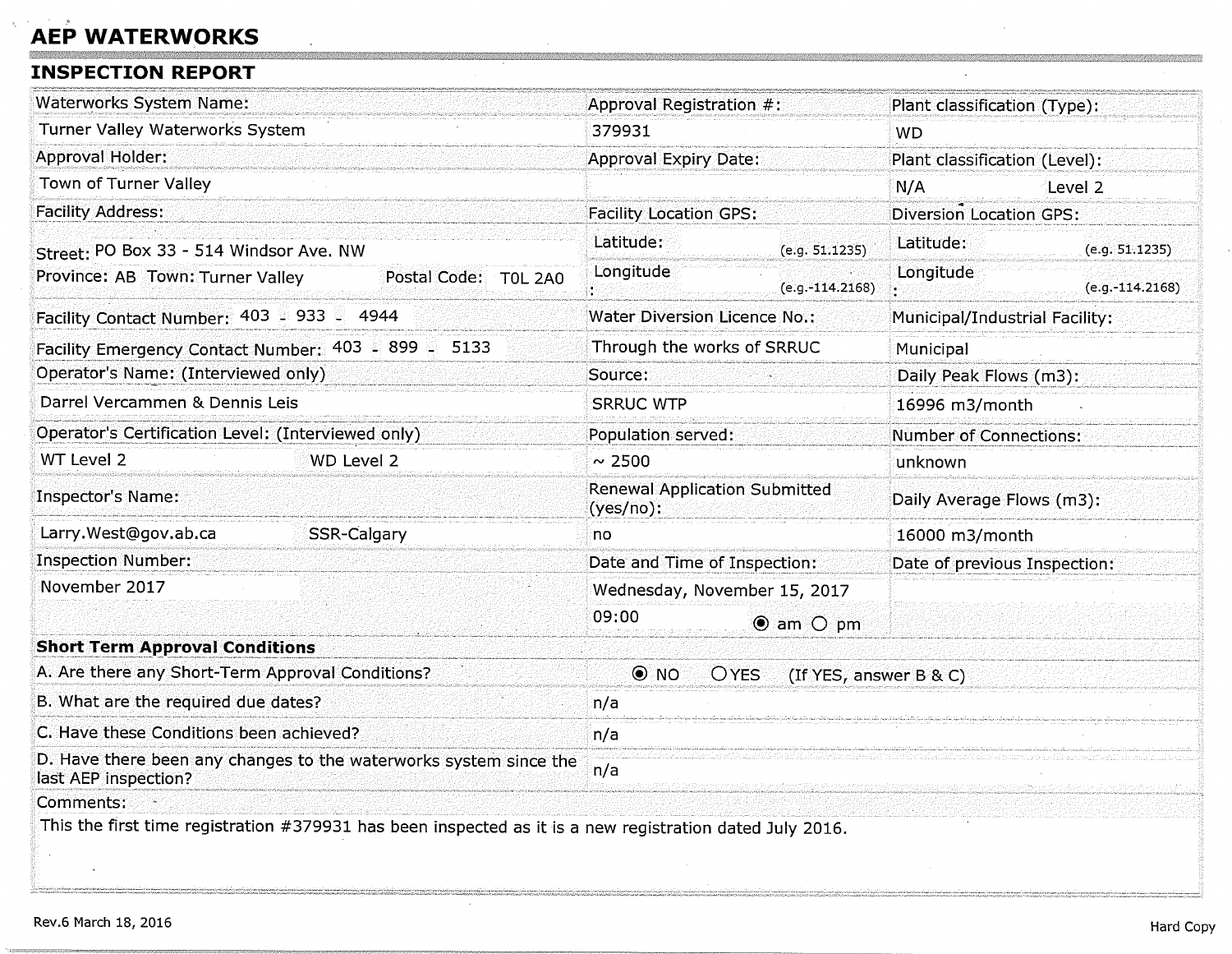| Is the operator certification (including back-up<br>operators) appropriate for this facility?<br>Have Approval/Code of Practice/Potable Water<br>Regulation contraventions been properly reported?<br>Is monitoring equipment (includes portable, bench<br>3 top, and continuous on-line meters) used to verify<br>compliance properly maintained and calibrated? | 4 - Excellent<br>4 - Excellent<br>4 - Excellent               | Three level II operators are working for the Town of Turner Valley,<br>Dennis Leis, Darrell Vercammen and Terry Novak all of which<br>are WT II/WD II certified. A level II operator is at the WTP 7 days<br>a week and they check the distribution system 5 days a week.<br>At the time of the inspection no contraventions had been reported<br>to AENV under the new registration. the operators stated that the<br>water system is in very good shape and no water main breaks<br>have occurred that caused the system to be depressurized.<br>Hach is brought in annually to calibrate the meters and were last<br>at the plant in September 2017. Hach calibrates both the bench |
|-------------------------------------------------------------------------------------------------------------------------------------------------------------------------------------------------------------------------------------------------------------------------------------------------------------------------------------------------------------------|---------------------------------------------------------------|----------------------------------------------------------------------------------------------------------------------------------------------------------------------------------------------------------------------------------------------------------------------------------------------------------------------------------------------------------------------------------------------------------------------------------------------------------------------------------------------------------------------------------------------------------------------------------------------------------------------------------------------------------------------------------------|
|                                                                                                                                                                                                                                                                                                                                                                   |                                                               |                                                                                                                                                                                                                                                                                                                                                                                                                                                                                                                                                                                                                                                                                        |
|                                                                                                                                                                                                                                                                                                                                                                   |                                                               |                                                                                                                                                                                                                                                                                                                                                                                                                                                                                                                                                                                                                                                                                        |
|                                                                                                                                                                                                                                                                                                                                                                   |                                                               | top and on-line analyzers (including the Swan CL2 analyzers at<br>the WTP). There isn't a chlorine residual analyzer at the reservoir<br>in Turner Valley.                                                                                                                                                                                                                                                                                                                                                                                                                                                                                                                             |
| Were emergency situations dealt with as required by<br>the Approval, Code of Practice (COP), or legislation?                                                                                                                                                                                                                                                      | 4 - Excellent                                                 | No emergencies have occurred in the Turner Valley Water<br>Distribution system since the last AENV inspection.                                                                                                                                                                                                                                                                                                                                                                                                                                                                                                                                                                         |
| 5 Are treated water turbidity (prior to entering clear well<br>reservoir) limits met?                                                                                                                                                                                                                                                                             | N/A                                                           |                                                                                                                                                                                                                                                                                                                                                                                                                                                                                                                                                                                                                                                                                        |
| Are chlorine/ozone residual and contact time (CT)<br>6 ration requirements met entering the distribution<br>system at the point where CT is achieved?                                                                                                                                                                                                             | N/A                                                           |                                                                                                                                                                                                                                                                                                                                                                                                                                                                                                                                                                                                                                                                                        |
| Are UV disinfection approval requirements met<br>7 (Typically includes UV reactor flow limits, UV<br>transmittance (%T) limits and UV dose limits)?                                                                                                                                                                                                               | N/A                                                           |                                                                                                                                                                                                                                                                                                                                                                                                                                                                                                                                                                                                                                                                                        |
| Are Approval/Code of Practice (COP) chlorine residual<br>(in the distribution system) limits met?                                                                                                                                                                                                                                                                 | <u>4 - Excellent</u>                                          | In 2016 the range of reported free chlorine residuals varied from<br>$0.30 - 1.01$ mg/L.<br>In 2017 to date the range of free residuals varied from 0.19 -<br>$0.96$ mg/L.<br>operators check chlorine in the distribution system 5 days a week.<br>The operators use 14 sample sites in summer and 10 in the winter<br>for chlorine residual monitoring.                                                                                                                                                                                                                                                                                                                              |
| Is monitoring frequency for treated water<br>9 bacteriological sampling in the distribution system<br>being met?                                                                                                                                                                                                                                                  | $3 - Good$                                                    | One sample per week is collected from the Turner Valley<br>distribution system using the same sample sites as for chlorine<br>residual monitoring.                                                                                                                                                                                                                                                                                                                                                                                                                                                                                                                                     |
|                                                                                                                                                                                                                                                                                                                                                                   | <b>PRIMARY RISK ASSESSMENT TOTAL:</b><br>Rev.6 March 18, 2016 | フ3                                                                                                                                                                                                                                                                                                                                                                                                                                                                                                                                                                                                                                                                                     |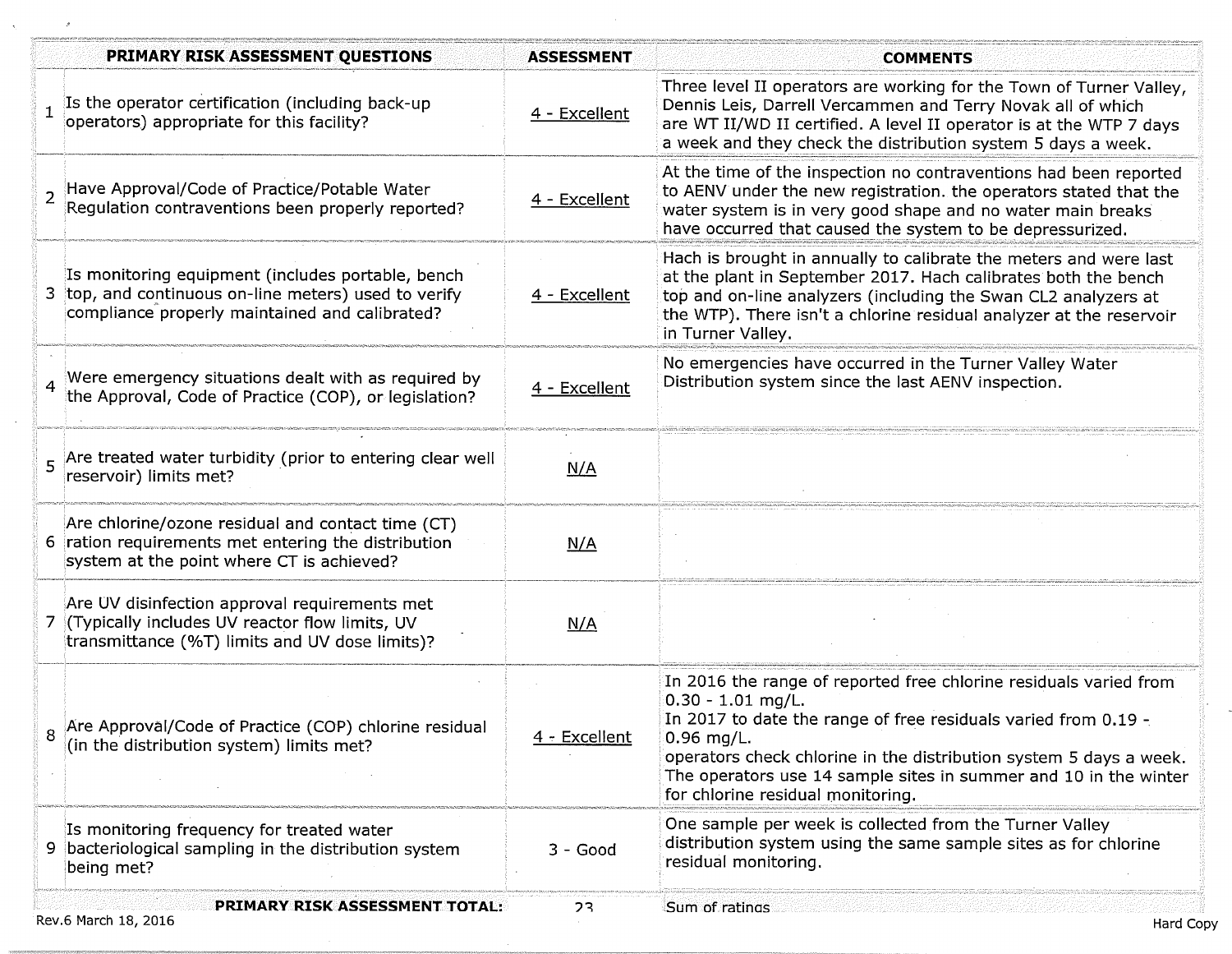**PRIMARY RISK** ASSESSMENT: PASS

PASS requires a 3 or 4 Rating for all applicable questions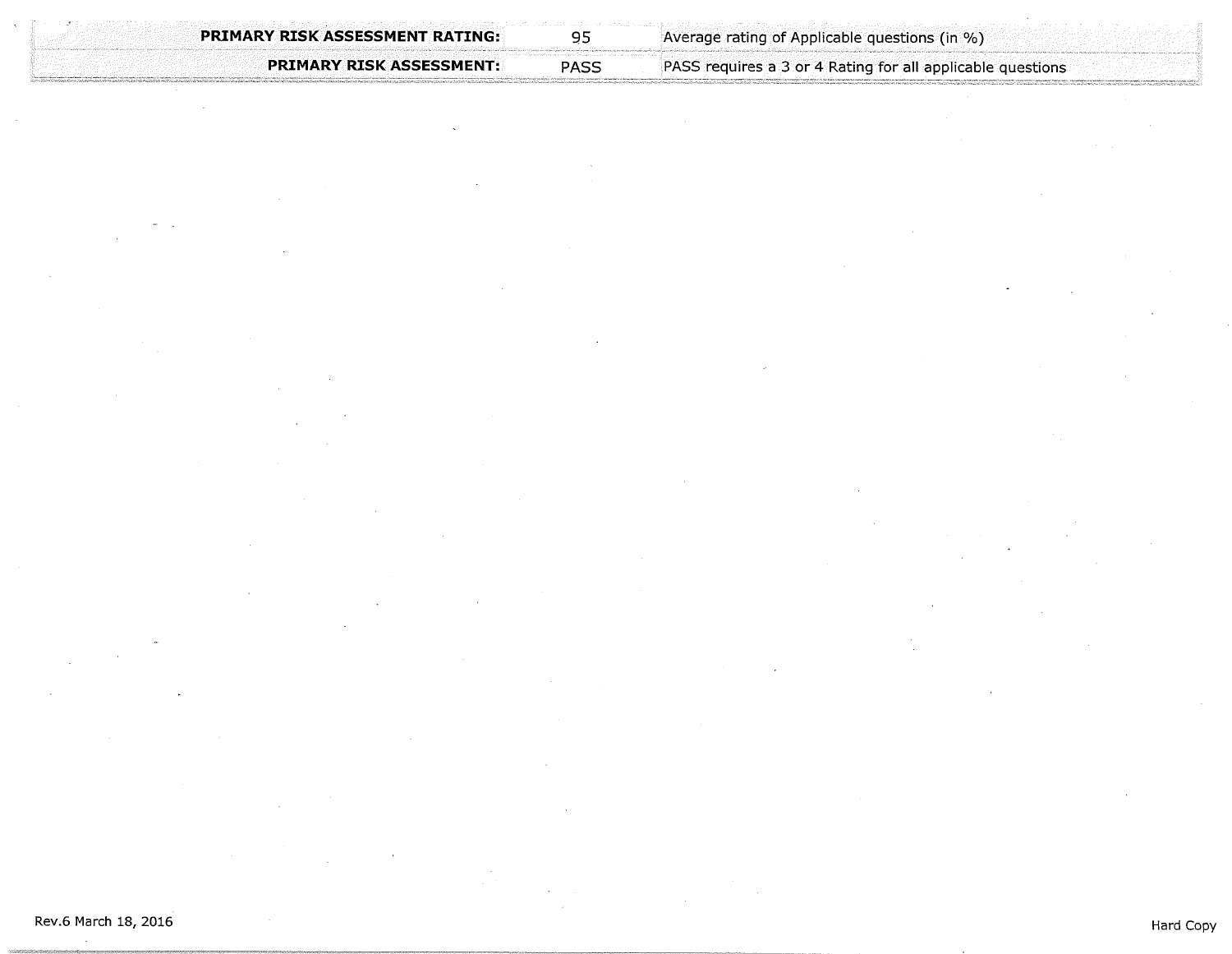| <b>SECONDARY RISK ASSESSMENT QUESTIONS</b>                                                                                                                                     | <b>ASSESSMENT</b> | <b>COMMENTS</b>                                                                                                                                                                                                                                                                                                                                                                                                                                                                                                          |
|--------------------------------------------------------------------------------------------------------------------------------------------------------------------------------|-------------------|--------------------------------------------------------------------------------------------------------------------------------------------------------------------------------------------------------------------------------------------------------------------------------------------------------------------------------------------------------------------------------------------------------------------------------------------------------------------------------------------------------------------------|
| Is the approval/Code of Practice holder diligent in<br>10 ensuring that all bacteriological sampling is done<br>properly?                                                      | $3 - Good$        | No bacteriological sampling problems were identified during the<br>inspection. A Bacteriological Quality Monitoring Plan needs to be<br>compiled that includes a map of the water distribution system and<br>the location of the sampling sites.                                                                                                                                                                                                                                                                         |
| Are operators familiar with the current signed<br>11 Approval or Registration and related legislation for the<br>waterworks system?                                            | 4 - Excellent     | The operators had a copy of the Code of practice on hand and<br>seemed very knowledgeable of the content.                                                                                                                                                                                                                                                                                                                                                                                                                |
| Are raw water wells located, protected and maintained<br>12 in a sanitary manner (including Groundwater Under<br>Direct Influence Systems)?                                    | N/A               |                                                                                                                                                                                                                                                                                                                                                                                                                                                                                                                          |
| What raw surface water protection measures are in<br>13 place to optimize water quality entering the Water<br>Treatment Plant?                                                 | N/A               |                                                                                                                                                                                                                                                                                                                                                                                                                                                                                                                          |
| Are Water Treatment chemicals used to the facility<br>listed and used as specified?                                                                                            | N/A               |                                                                                                                                                                                                                                                                                                                                                                                                                                                                                                                          |
| 15 Are system water volumes metered?                                                                                                                                           | 4 - Excellent     | Water is metered from the WTP into the distribution system, but is<br>not metered out of the reservoir. however all the services are<br>metered and water audits are conducted to determine water losses.                                                                                                                                                                                                                                                                                                                |
| Have preventative maintenance measures been<br>established in the distribution system and treated<br>16<br>water reservoir(s) to minimize adverse effects to<br>water quality? | 3 - Good          | Valve exercising is done and operators attempt to do as many as<br>possible each year. hydrant flushing is done but not<br>Unidirectionally from the reservoir outward. hydrants are flowed<br>and pressure tested.<br>There is not a truck fill in Town.<br>The reservoir was last inspected in 2014 and is planned to be done<br>every 5 years.<br>Cross connection control inspections are done on a very limited<br>basis as the system is designed to have water and wastewater<br>lines well away from each other. |
| Were treated water sample(s) taken as required, for<br>17 all listed parameters and analyzed by an independent<br>lab accredited for all the parameters analyzed?              | $3 - Good$        | Additional testing is required under the registration for a full list of<br>parameters.<br>These tests are done twice a year as per the requirements.<br>Results are included in the annual report.                                                                                                                                                                                                                                                                                                                      |

 $\sim$ 

 $\ddot{\phantom{1}}$ 

 $\Delta$ 

 $\bar{A}$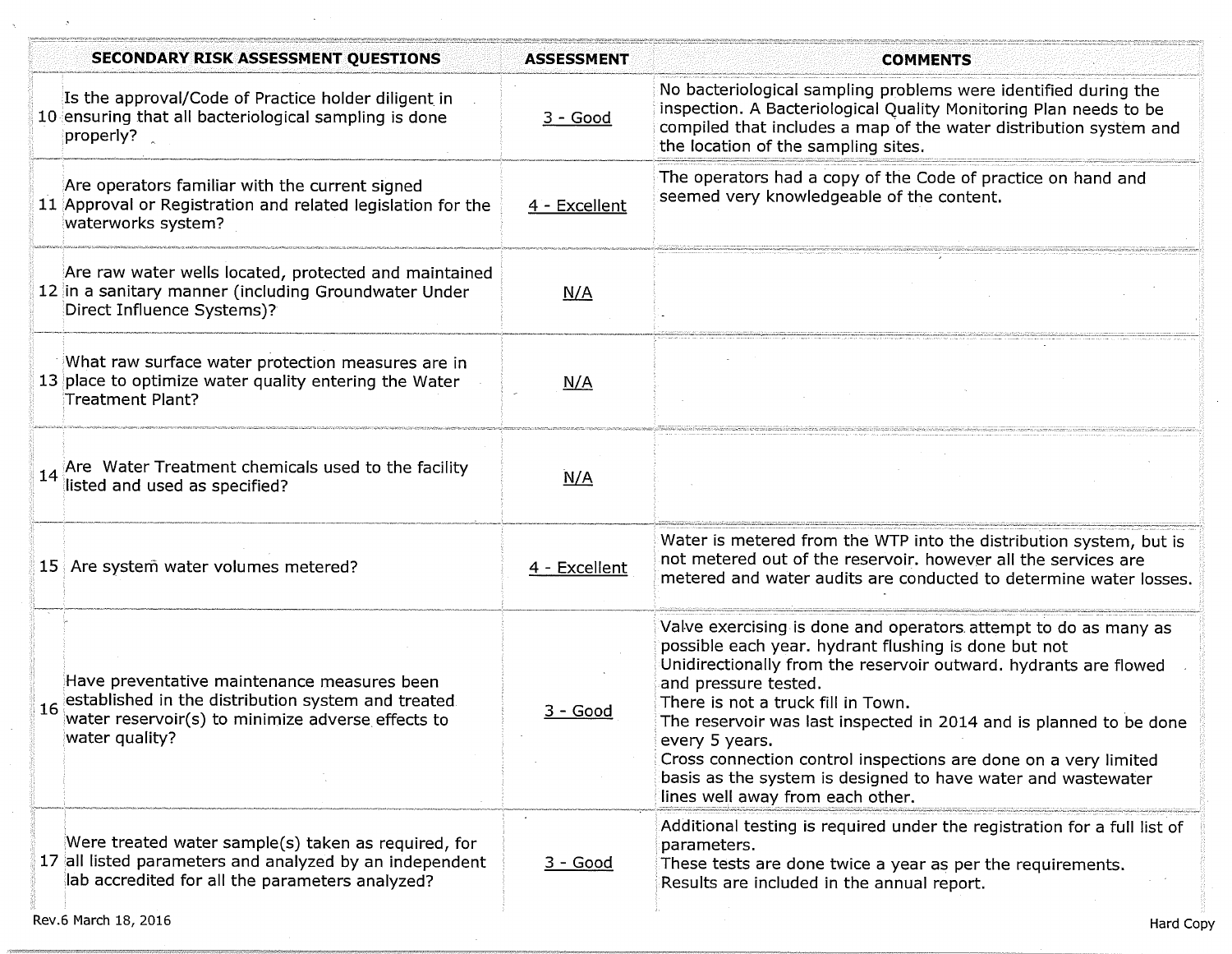|    | <b>SECONDARY RISK ASSESSMENT QUESTIONS</b>                                                                                                                       | <b>ASSESSMENT</b> | <b>COMMENTS</b>                                                                                                                                                                                                                                                                                                                                                                      |
|----|------------------------------------------------------------------------------------------------------------------------------------------------------------------|-------------------|--------------------------------------------------------------------------------------------------------------------------------------------------------------------------------------------------------------------------------------------------------------------------------------------------------------------------------------------------------------------------------------|
| 18 | Does treated water meet the Guidelines for the<br>Canadian Drinking Water Quality (GCDWQ)<br>parameters based on the sampling required for the<br>facility?      | 4 - Excellent     | According to the operators and reports reviewed by AENV water<br>quality met the Health Canada guidelines and no exceedances of<br>the MAC's were noted.                                                                                                                                                                                                                             |
|    | 19 Were reports (monthly and annual) properly compiled<br>and submitted on time?                                                                                 | 4 - Excellent     | The 2016 annual report was reviewed for the inspection. No copy<br>of the annual report was found under registration 379931 it had<br>been filed under approval 1242. Please ensure the annual reports<br>are submitted separately in the future.<br>The 2016 annual report contained the required information (from<br>July onward).<br>Monthly electronic reporting is being done. |
|    | <sub>20</sub> Are treated water fluoride concentration limits and<br>monitoring requirements met?                                                                | N/A               |                                                                                                                                                                                                                                                                                                                                                                                      |
|    | 21 Are filter(s) effluent turbidity monitoring (entering $21$ clear well reservoir) requirements met?                                                            | N/A               |                                                                                                                                                                                                                                                                                                                                                                                      |
|    | Are treated water chlorine residual monitoring<br>22 (entering distribution system at the point where CT's<br>have been achieved) Approval/COP requirements met? | N/A               |                                                                                                                                                                                                                                                                                                                                                                                      |
|    | 23 Are treated water chlorine residual monitoring (in the<br>distribution system) requirements met?                                                              | <u>3 - Good</u>   | 5 day a week monitoring is being done by the operators in the<br>Town of Turner Valley.                                                                                                                                                                                                                                                                                              |
|    | $\frac{1}{2}$ Is the Operations Program completed as per the $\frac{1}{2}$ Approval/Code of Practice?                                                            | 3 - Good          | The operations program had been developed and was submitted<br>with the 2016 annual report. A review and refinement of the<br>document is recommended - see Section 4.8 Pipeline break and<br>repair.<br>Operator signoff is also recommended.                                                                                                                                       |
|    | 25 Is the Drinking Water Safety Plan completed as per<br>the Approval/COP?                                                                                       | $2 - Fair$        | The DWSP hadn't been updated in the past year.<br>this was reported as a contravention.                                                                                                                                                                                                                                                                                              |

÷,

 $\hat{\mathbf{v}}_i$ 

 $\mathcal{A}$ 

 $\mathcal{L}^{\pm}$ 

 $\lambda$ 

 $\Delta$ 

 $\mathbb{R}^2$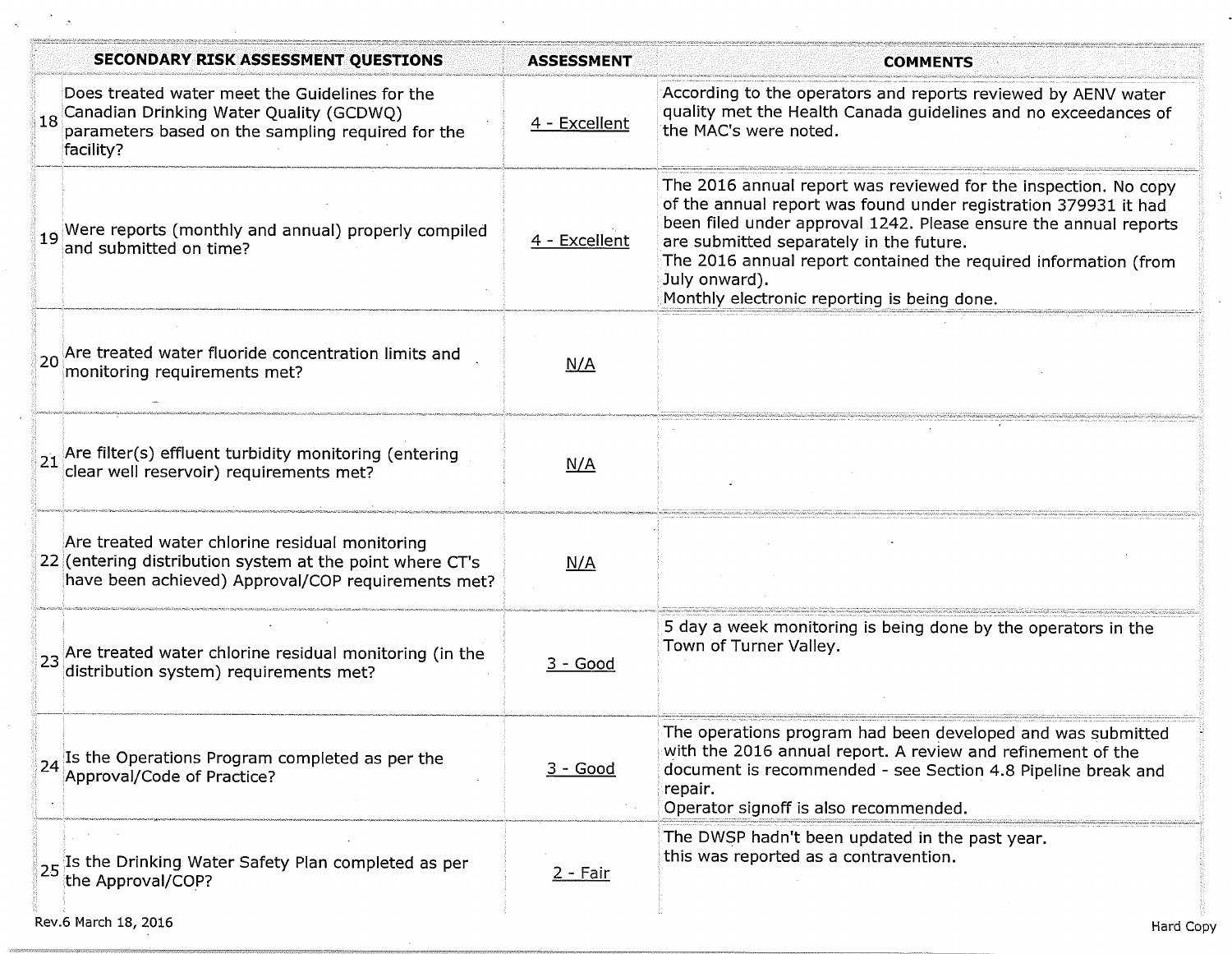| <b>SECONDARY RISK ASSESSMENT QUESTIONS</b>                                                                                                                                                                                                                                                                                                                                                                                          | <b>ASSESSMENT</b> | <b>COMMENTS</b>                                              |
|-------------------------------------------------------------------------------------------------------------------------------------------------------------------------------------------------------------------------------------------------------------------------------------------------------------------------------------------------------------------------------------------------------------------------------------|-------------------|--------------------------------------------------------------|
| Are the data results of the on-line or continuous<br>monitoring equipment (applies only to turbidity meters<br>and/or chlorine/ozone residual meters) validated to<br>26 ensure that the results reflect actual quality of the<br>water (some examples of erroneous data results are<br>when air bubbles in the turbidity meter influence the<br>readings or with reduced/increased flow through the<br>chlorine residual monitor)? | N/A               |                                                              |
| <b>SECONDARY RISK ASSESSMENT TOTAL:</b>                                                                                                                                                                                                                                                                                                                                                                                             |                   | Sum of Ratings                                               |
| <b>SECONDARY RISK ASSESSMENT RATING:</b>                                                                                                                                                                                                                                                                                                                                                                                            | RЗ                | Average rating of applicable questions (in %)                |
| <b>Overall Waterworks Rating:</b>                                                                                                                                                                                                                                                                                                                                                                                                   | 87                | Overall rating of both Primary and Secondary (in %)          |
| <b>Overall Waterworks System Risk Assessment:</b>                                                                                                                                                                                                                                                                                                                                                                                   | PASS              | PASS requires PASS of both Primary and Secondary Assessments |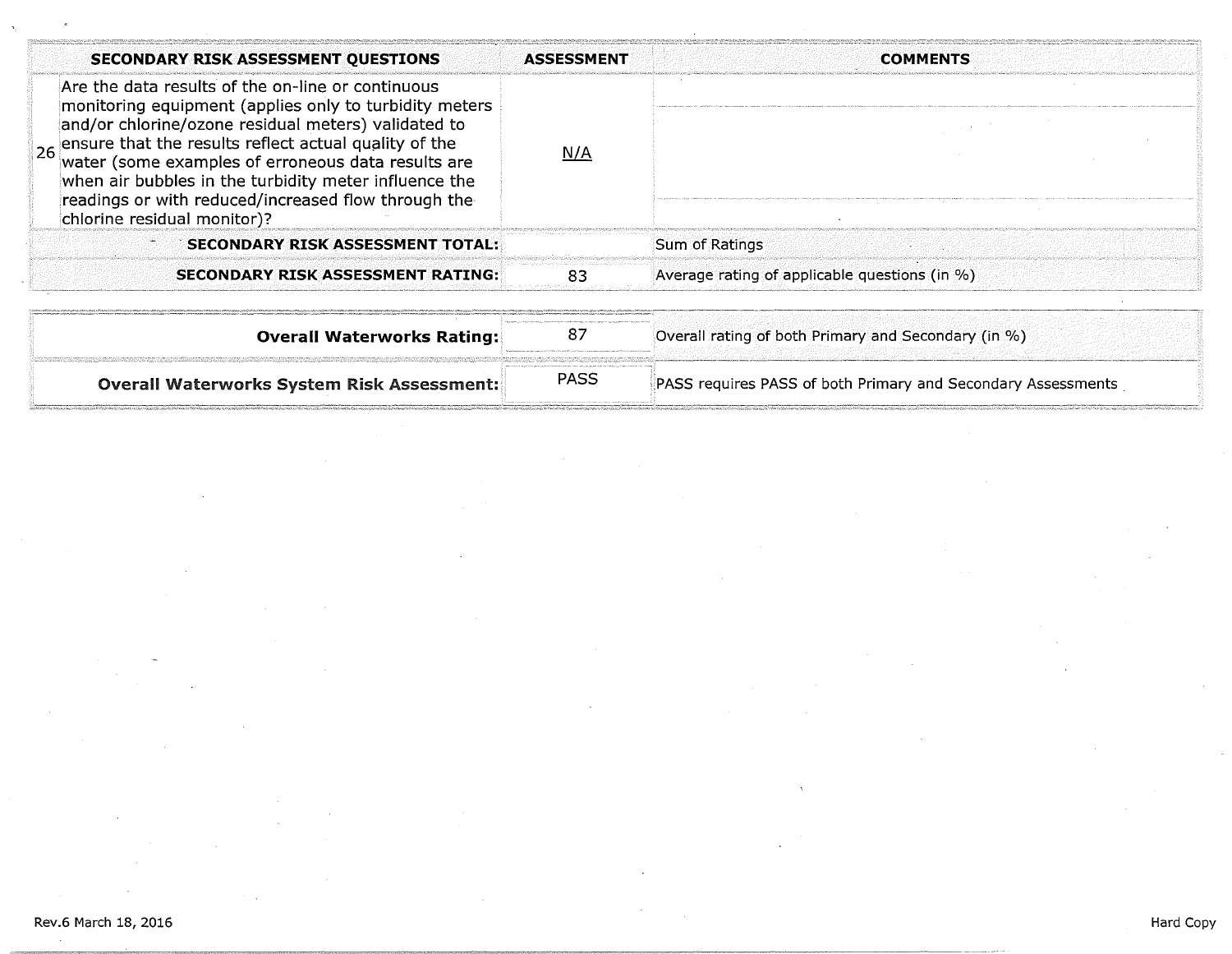## **INSPECTION SUMMARY:**

**Overall the inspection passed AENV's risk based inspection assessment and achieved an rating of 87%. Please review the comments section for each of the 26 questions as it will detail any deficiencies identified and assist the approval holder in achieving a higher score in future inspections. Question 25 was rated as fair the remainder either good or excellent.** 

Any rating of 1 or 2 may indicate a contravention of the Environmental Protection and Enhancement Act and /or applicable Regulations. You should immediately take all necessary steps to comply with the above. Within thirty (30) days of this audit, you are requested to provide a written response as to how the above noted contraventions were remedied.